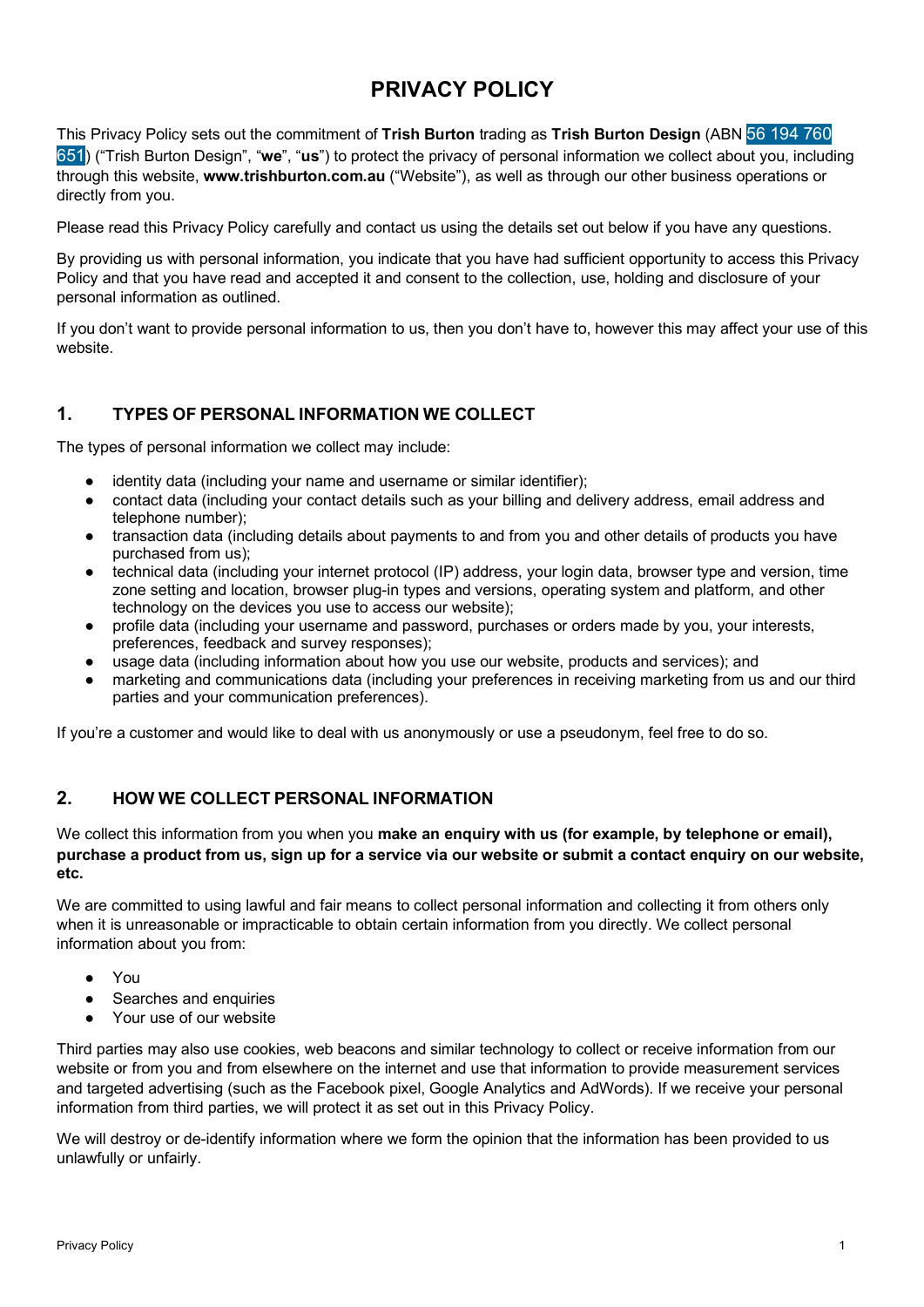#### **3. WHY WE COLLECT, HOLD, USE AND DISCLOSE PERSONAL INFORMATION**

We collect, hold, use and disclose your personal information as is reasonably necessary for us to perform our core functions and activities, including for the following purposes:

- to contact and communicate with you
- to provide goods and/or services to you
- to maintain a database of customers, subscribers or similar
- to market to you and others, including remarketing (this may involve the use of a Facebook pixel or similar technology to allow us to display our advertising to you elsewhere on the internet, for example, on Google or Facebook)
- for internal record keeping
- for statistical purposes
- as required by law

Where we disclose your personal information to third parties for these purposes, we will do our best to ensure that their privacy policy adheres to similar standards of privacy protection and/or request that the third party follow this Privacy Policy regarding handling of your personal information. We will also be diligent in ensuring that the personal information we disclose is accurate, up-to-date, complete and relevant.

We will not use or disclose personal information for the purpose of direct marketing unless you have consented to the use or disclosure of the information for that purpose.

Please note that we will not disclose your personal information for any purpose other than the purpose for which it was collected without your consent, unless we are required to do so by law.

#### **4. USE OF COOKIES**

As you probably know, a cookie is a small text file that's placed on your computer to help us remember your preferences, like your login information or location. Cookies are used for a variety of reasons. We use cookies to make it easier and faster for you to use our website. We also use cookies for security purposes to protect you online. We and our third-party vendors may also use cookies to display advertisements to you elsewhere on the internet.

#### **5. LINKS TO OTHER SITES**

To help you find more information, we sometimes include links to other helpful websites from our website. Please note that this Privacy Policy only applies to information that we collect on our website (not any other site). As we aren't responsible for data collection on those other sites, our Privacy Policy won't apply. We can't guarantee any of the privacy practices of other websites, so please be safe and make sure you read their privacy policy before giving them your personal information.

## **6. HOW YOU CAN ACCESS AND CORRECT YOUR PERSONAL INFORMATION**

**Access:** You can request details of personal information that we hold about you. We will respond to any request to access information within a reasonable time.

**Correction:** If you believe that any information we hold about you is inaccurate, out of date, incomplete, irrelevant or misleading, please contact us using the details set out below. We rely in part on you advising us when your personal information changes. We will endeavour to promptly correct any information found to be inaccurate, incomplete or out of date and to notify you of the correction, unless it is impracticable or unlawful to do so.

**Deletion:** If you want us to delete personal information we hold about you or to not collect information from you for a specific purpose, such as targeted advertising, please contact us using the details set out below. Please note that if we agree to delete your information, because of backups and records of deletions, it may be impossible to completely delete your information without retaining some residual information. We will functionally delete the information and we will not sell, transfer, or use personal information relating to you in any way moving forward.

We will respond to any request to access, correct or delete information within a reasonable time.